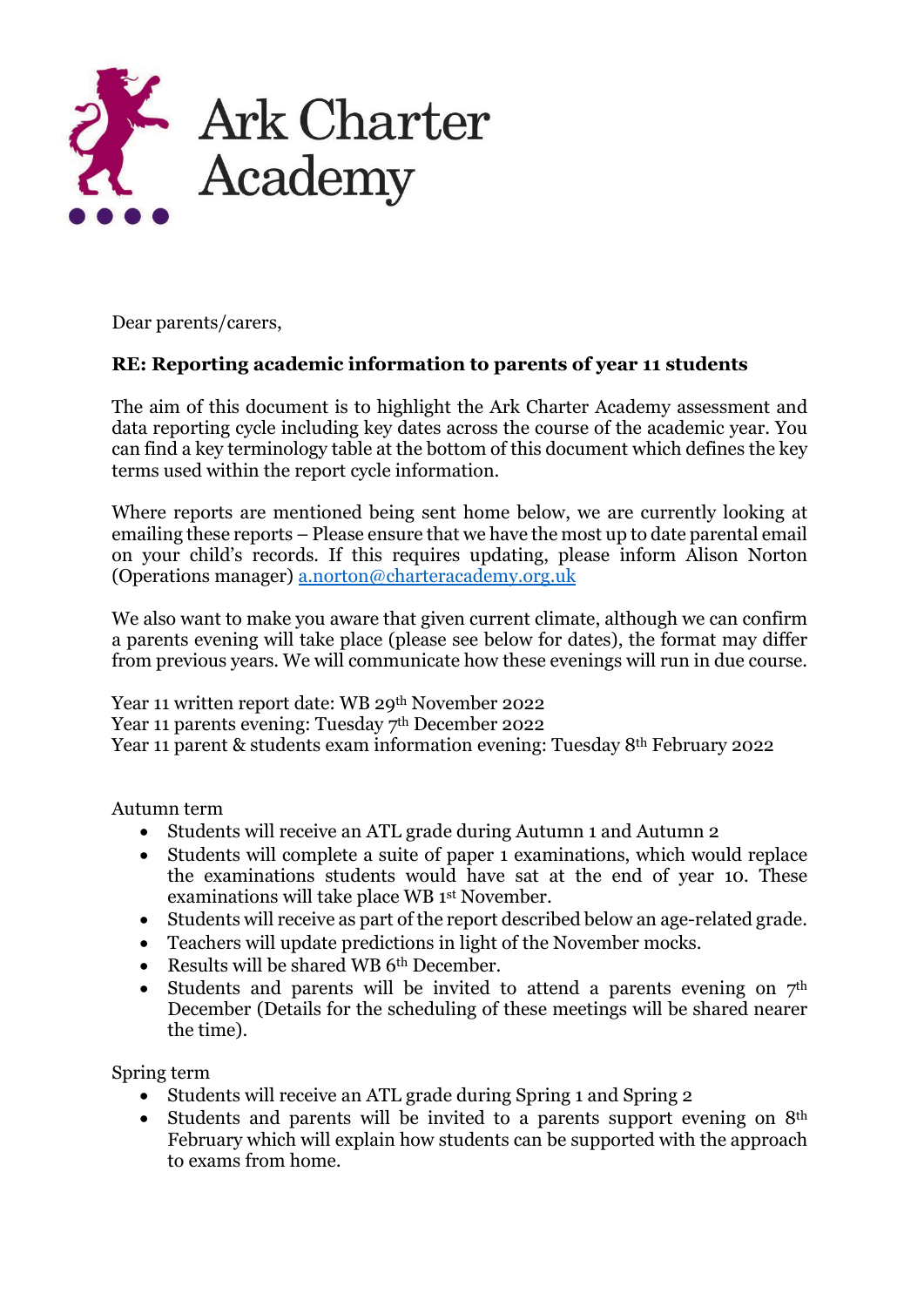

- Students will complete a full suite of examinations WB 28th February in all subjects.
- In Spring 2 students and parents will receive a report which will include an updated predicted grade, an age related and current if examined grade.

| Key term                         | Description                                                                                                                                                                                                                                                                                                                                                                                                                                                                                                                                                             |
|----------------------------------|-------------------------------------------------------------------------------------------------------------------------------------------------------------------------------------------------------------------------------------------------------------------------------------------------------------------------------------------------------------------------------------------------------------------------------------------------------------------------------------------------------------------------------------------------------------------------|
| ATL (Attitude to learning grade) | Students will receive an ATL grade half<br>termly of 1-4. Teachers will enter a grade<br>for each subject where:<br>$4$ = Exceptional attitude to learning<br>3 = Good attitude to learning<br>2= Inconsistent attitude to learning<br>1= Unacceptable attitude to learning<br>Teachers will consider a range of<br>information when deciding a student's<br>ATL including, behaviour, academic                                                                                                                                                                         |
|                                  | performance, meeting deadlines,<br>homework quality etc.                                                                                                                                                                                                                                                                                                                                                                                                                                                                                                                |
| AR (Age Related grades)          | Where students sit shared assessments<br>(all schools in the Ark network sit the<br>same examination), Ark are able to<br>compare student data across<br>the<br>network so that we can understand how<br>our students are performing, not just in<br>relation to their peers in school but<br>nationally. The age-related grade<br>generates tells us how a student is<br>performing for their age group so for<br>example, if a student achieved a grade 9<br>in summer 2, this means that they are<br>performing as well as could be expected<br>for their age group. |

Key terminology used in this document: